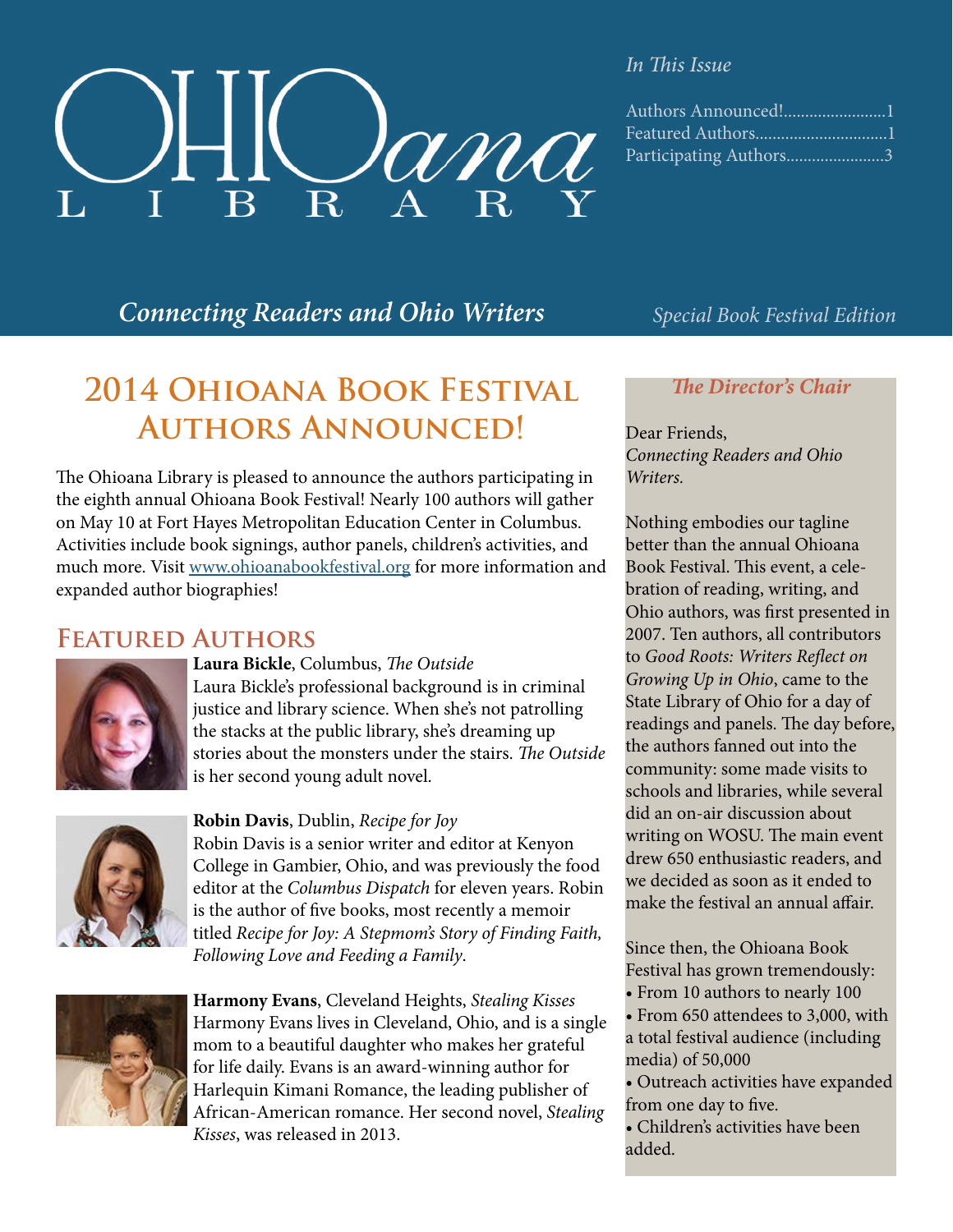

**Charlene Fix**, Columbus, *Frankenstein's Flowers* A native of Washington, DC, Charlene Fix is a full professor at Columbus College of Art & Design, where she teaches several literary studies classes. Her latest collection of poems, *Frankenstein's Flowers*, was released in early 2014.



**P.L. Gaus**, Wooster, *The Names of Our Tears* Paul L. Gaus was born in Athens, Ohio. His extensive knowledge of Amish culture comes from over thirty-five years of travel in Holmes County and the surrounding area. *The Names of Our Tears* is the latest in a series of mysteries set among the Ohio Amish.



**David Giffels**, Akron, *The Hard Way On Purpose: Essays and Dispatches from the Rust Belt* Six-time Pulitzer Prize nominee David Giffels was born in Akron and has written for everything from the *Wall Street Journal* to *Beavis and Butt-Head*. His latest book explores the cultural landscape of America's Rust Belt.



**Matt Kish**, Beavercreek, *Heart of Darkness* Matt Kish has spent his whole life in the Midwest, working at jobs from hospital registrar to librarian. In 2011 he added illustrator to the list with *Moby Dick in Pictures: One Picture for Every Page*. His latest book is *Heart of Darkness*, based on Joseph Conrad's novel.



**Amit Majmudar**, Dublin, *The Abundance* By day Amit Majmudar is a diagnostic nuclear radiologist in Dublin, Ohio, where he lives with his family. He is also an acclaimed poet, essayist, and novelist. He has published two poetry collections; *The Abundance* is his second novel.



**Lindsay Ward**, Lakewood , *Please Bring Balloons* Lindsay Ward has a BFA in illustration from Syracuse University. In addition to illustrating several children's picture books, she has also written and illustrated three books of her own, including *When Blue Met Egg* and her latest, *Please Bring Balloons*.



#### **Andrew Welsh-Huggins**, Columbus, *Fourth Down and Out*

Andrew Welsh-Huggins is a legal affairs reporter with the Associated Press in Columbus, Ohio. After publishing nonfiction books, he recently released his first novel, *Fourth Down and Out*, the first in a series of mysteries featuring Columbus P.I. Andy Hayes.

Today, only seven years after its launch, the Ohioana Book Festival is the single largest literary festival in Ohio and one of the largest in the Midwest.

Many people have made this possible. We couldn't have done it without the generosity of our funders, the support of our media sponsors, organizational help from more than twenty partners, and the dedicated involvement of nearly one hundred volunteers, led by the Ohioana Board of Trustees.

And of course, we couldn't have done it-in fact, there would be no POINT in doing it-without the two groups for whom the festival was created: readers and Ohio writers. This brings me right back to our tagline.

Nearly one hundred Ohio authors to meet, hear, and talk to. A full day of programs and activities, with something for every reader of every age. Books, food, music, and fun. And the cost to get in: nothing. No ticket required; no advance registration. Come as you are-you're welcome.

The Ohioana Book Festival is for YOU. See you at Fort Hayes.

David E. Weaver Executive Director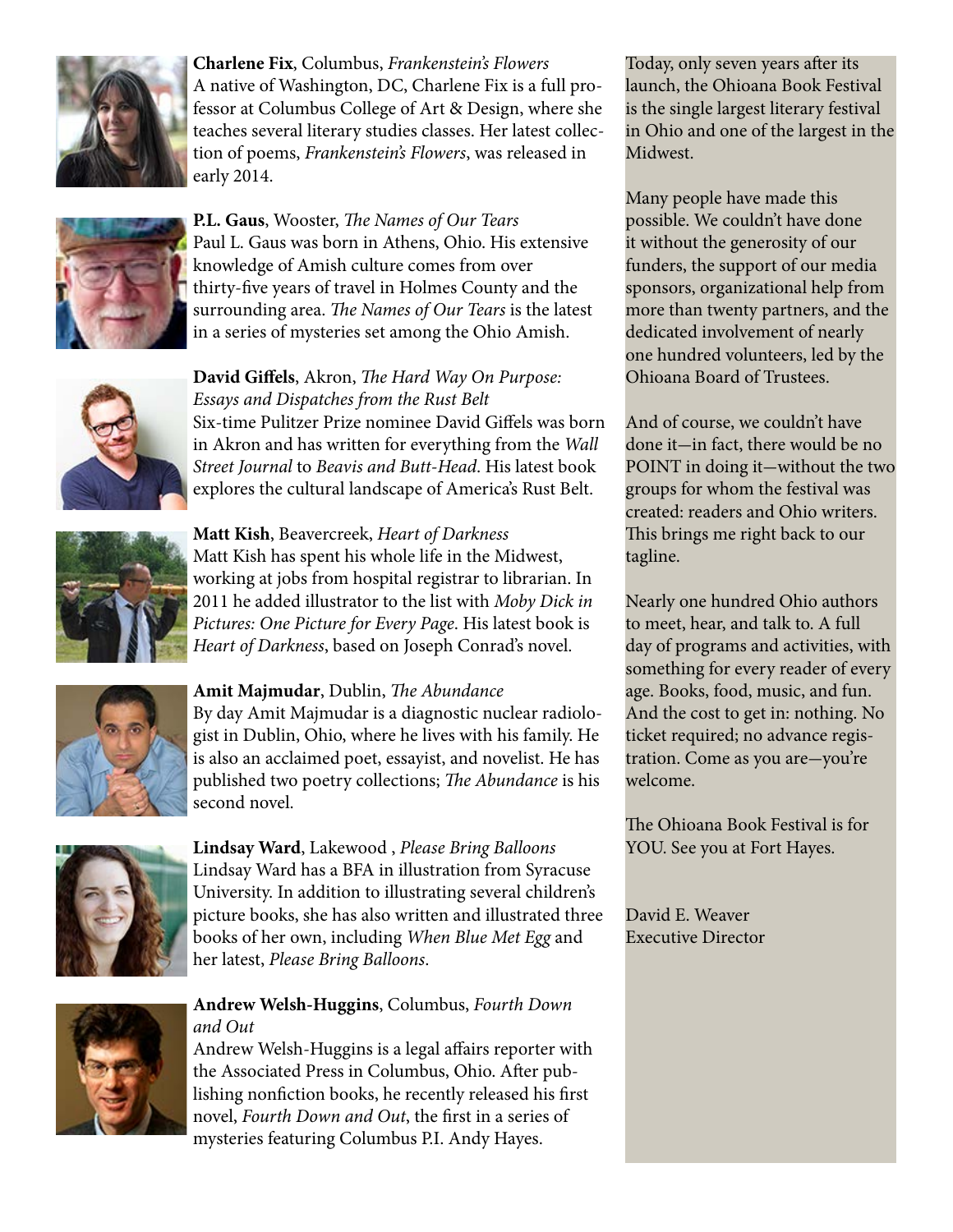## **Participating Authors**

## **Juvenile/Middle Grade**

**Doug Coates**, Hamilton, *Pitching for Success: Character Lessons the Joe Nuxhall Way* **Jeffrey Ebbeler**, Cincinnati, *Arlo Rolled* **Amanda Flower**, Tallmadge, *Andi Unexpected* **Suzanne Goldsmith**, Bexley, *Washashore* **Anne Vittur Kennedy**, Lewis Center, *The Farmer's Away! Baa! Neigh!*  **Karen Meyer**, Galena, *Whispers at Marietta* **Connie Remlinger Trounstine**, Cincinnati, *Fingerprints on the Table* **Carmella Van Vleet**, Lewis Center, *Eliza Bing Is (Not) a Big, Fat Quitter*

## **Young Adult**

**Mindee Arnett**, Germantown, *Avalon* **Jody Casella**, Upper Arlington, *Thin Space* **e.E. Charlton-Trujillo**, Cincinnati, *Fat Angie* **Cinda Williams Chima**, Chagrin Falls, *The Enchanter Heir* **Carey Corp**, Cincinnati, *Doon* **Lisa Klein**, Columbus, *Love Disguised* **Melissa Landers**, Loveland, *Alienated* **Lorie Langdon**, Fairborn, *Doon* **Julie Anne Lindsey**, Canton, *Deceived* **Mindy McGinnis**, Cardington, *Not a Drop to Drink* **Jennifer McGowan**, West Chester, *Maid of Secrets* **Natalie D. Richards**, Pickerington, *Six Months Later* **Scott Tracey**, Woodbury, *Darkbound*

#### **Fiction**

**Deanna R. Adams**, Mentor, *Peggy Sue Got Pregnant* **Dan Andriacco**, Cincinnati, *The Disappearance of Mr. James Phillimore* **Patricia Averbach**, Shaker Heights, *Painting Bridges* **Chuck Ayers**, Summit Co., *Strike Four! The Crankshaft Baseball Book* **Tom Barlow**, Columbus, *Welcome to the Goat Rodeo* **Tom Batiuk**, Medina County, *The Complete Funky Winkerbean, Volume 3* **Matt Betts**, Columbus, *Odd Men Out* **Rosa B. Brinkman**, Cincinnati, *Binded by Blood*

**Lissa Bryan**, Chillicothe, *Under These Restless Skies* **Shelley Costa**, Chagrin Falls, *You Cannoli Die Once* **Mary Ellis**, Hinckley, *A Plain Man* **Terry W. Ervin II**, St. Paris, *Relic Tech* **Erin Flanagan**, Kettering, *It's Not Going to Kill You, and Other Stories* **Julie Flanders**, Cincinnati, *The Ghosts of Aquinnah* **Geoffrey Girard**, West Chester, *Cain's Blood* **Karen Harper**, Columbus, *Upon a Winter's Night* **Sherri Hayes**, Plain City, *Red Zone* **Nancy Herriman**, Dublin, *Josiah's Treasure* **Danny M. Hoey, Jr**.; Fort Pierce, FL; *The Butterfly Lady* **Jillian Kuhlmann**, Cincinnati, *The Hidden Icon* **Rosemary Laurey**, Columbus, *Dark in the Woods* **Kylie Logan**, Brecksville, *A Tale of Two Biddies* **Anne Marie Lutz**, West Jefferson, *Sword of Jashan* **KaraLynne Mackrory**, Clinton, *Haunting Mr. Darcy* **Dara Naraghi**, Columbus, *Persia Blues* **Yolonda Tonette Sanders**, Whitehall, *Wages of Sin* **David M. Selcer,** Columbus, *Dead But Still Ticking* **Terri-Lynne Smiles**, Columbus, *Choices* **Lucy A. Snyder**, Worthington, *Orchid Carousals* **Sam Thomas**, Shaker Heights, *The Harlot's Tale* **Cindy Thomson**, Pataskala, *Grace's Pictures* **Tara Tyler**, Mason, *Pop Travel* **R.G. Yoho**, Little Hocking, *Nightfall over Nicodemus*

#### **Poetry**

**George Bilgere**, Cleveland Heights, *Imperial* **Julie L. Moore**, Cedarville, *Particular Scandals* **Margie Shaheed**, Warrensville, *Mosaic* **Myrna Stone**, Greenville, *In the Present Tense: Portraits of My Father*

## **Nonfiction**

**Will Bashor**, Columbus, *Marie Antoinette's Head* **Alejandra Campos**, Columbus, *I,Legal in the U.S.A.* **Nathan C. Crook**, Bowling Green, *A Culinary History of the Great Black Swamp* **James Dailey**, Columbus, *Inside the Ohio Penitentiary* **Evelyn Hoyt Frolking and Tod A. Frolking**, Granville, *Homegrown: Stories from the Farm*